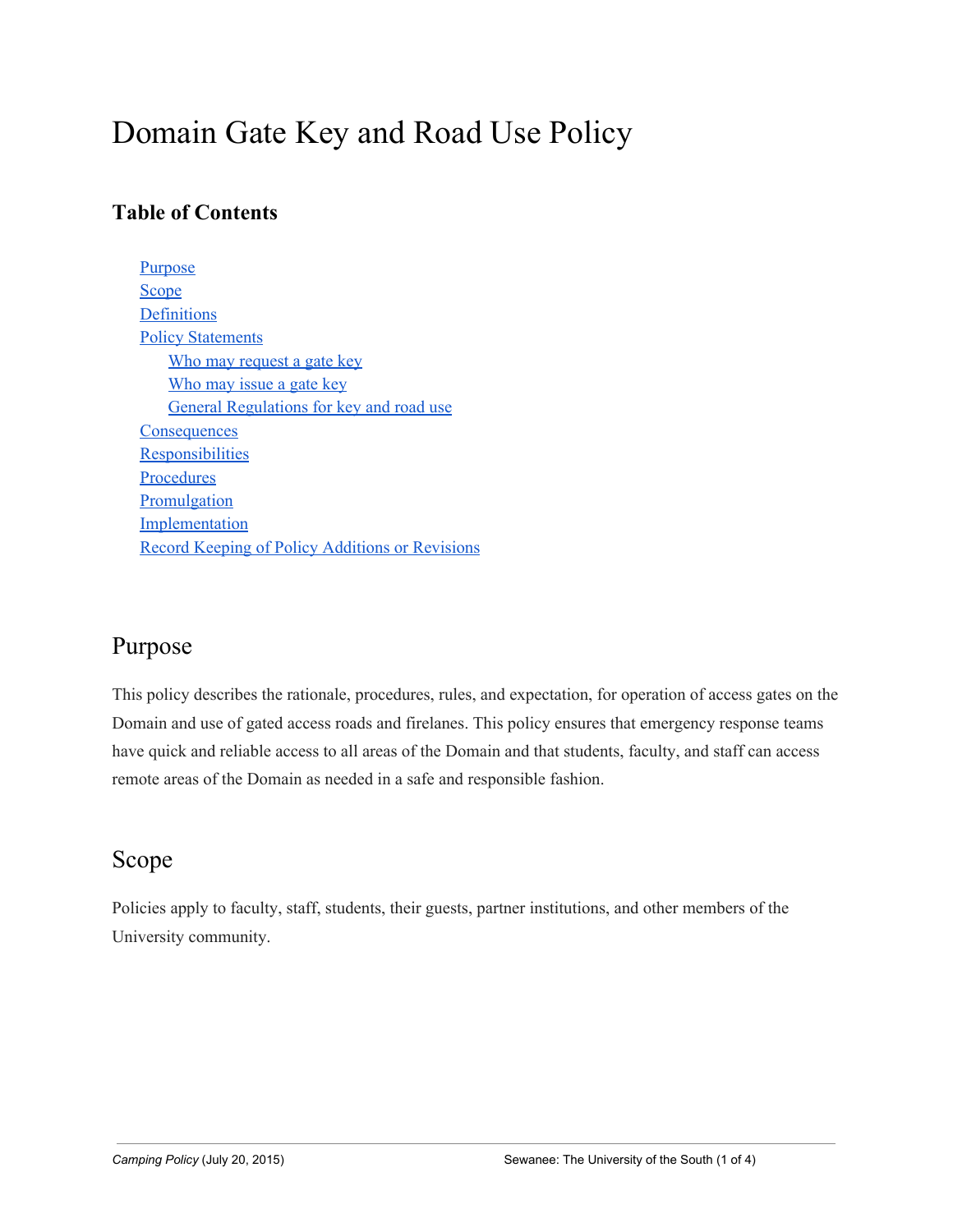# <span id="page-1-0"></span>Definitions

| <b>Term</b>        | <b>Definition</b>                                                                                                                                              |
|--------------------|----------------------------------------------------------------------------------------------------------------------------------------------------------------|
| Gate               | Any locked road barrier on the Domain of the University of the South except those<br>gates associated with PPS administrative complex.                         |
| Master Key         | Single key to operate all gate locks on the Domain.                                                                                                            |
| Change Key         | Key capable of opening a single gate or subset of gates only. Standard key issued to<br>faculty, staff, students, or community members.                        |
| <b>Access Road</b> | Any normally gated private road on the Domain used to access improvements or<br>facilities.                                                                    |
| Firelane           | Any of the normally gated forest roads throughout the Domain built and maintained<br>for fire prevention, emergency response forest management, or recreation. |
| Key Holder         | Any member of faculty, staff, student, or community who has been issued a key<br>pursuant to this policy.                                                      |

# <span id="page-1-2"></span><span id="page-1-1"></span>Policy Statements

#### **Who may request a gate key**

- 1. Any faculty or student with research or class needs. Students must have a faculty or staff sponsor for key request.
- 2. Staff who need a key to carry out their job duties. (Supervisor may be asked to corroborate need.)
- 3. Non-University affiliated community members who need access across University property to access adjacent properties. (This option requires execution of separate key permit application and liability release.)
- 4. Any faculty, staff, student, or local community member requesting short term access to recreational amenities.

#### <span id="page-1-3"></span>**Who may issue a gate key**

- 1. Domain Manager
- 2. Sewanee Police Department

#### <span id="page-1-4"></span>**General Regulations for key and road use**

1. Gate access is granted to key holders' only. Key holders may not allow others to enter gate except as is expressly permitted by key issuer.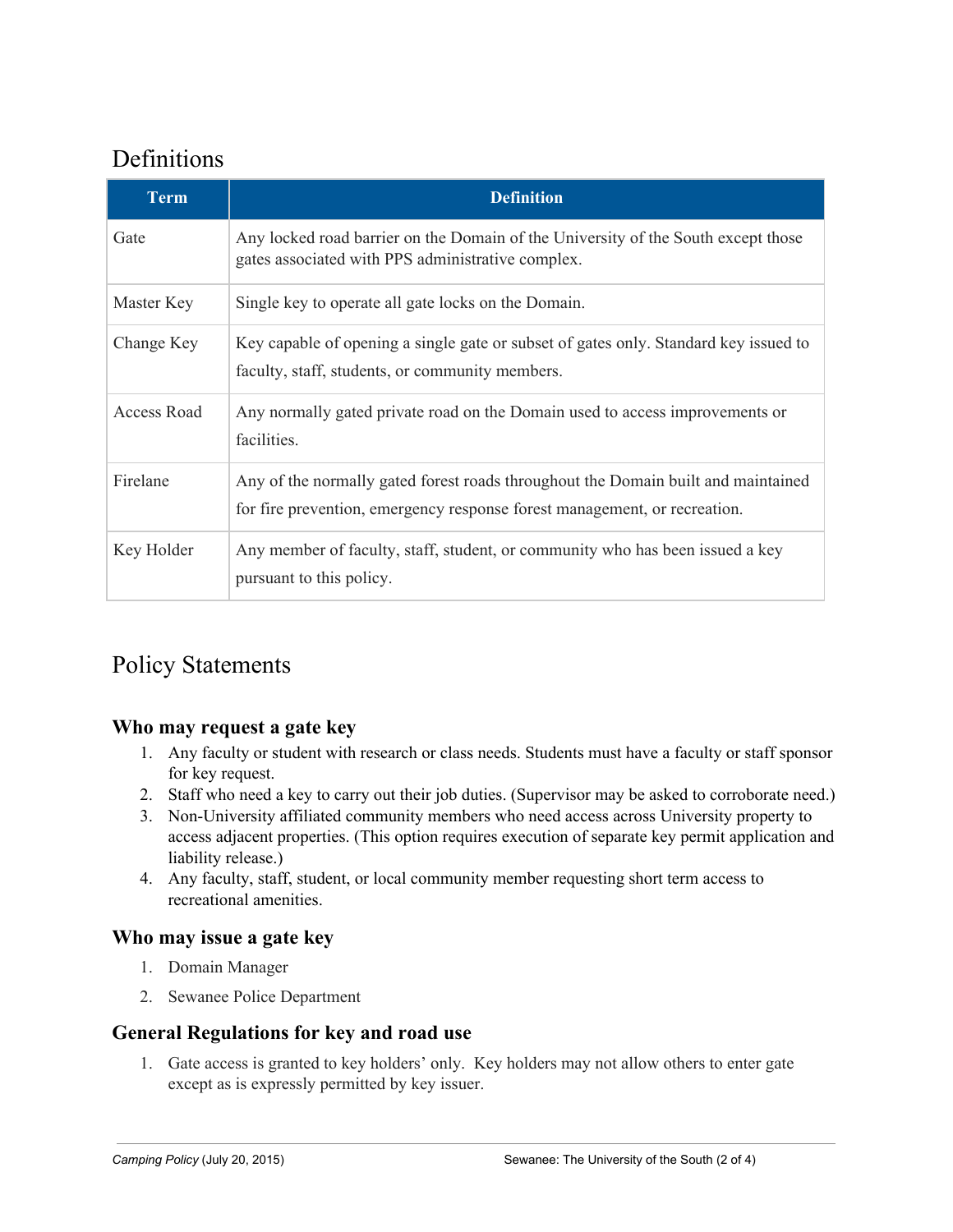- 2. Gate access is granted only for the purposes specified in the request. Use of a key for access for purpose beyond a specified request is prohibited.
- 3. Gates should be closed and locked at all times. Key holders should lock gates behind them.
- 4. Vehicles must stay on the road at all times.
- 5. Maximum speed limit on access roads and firelanes is 10 mph.
- <span id="page-2-0"></span>6. Any vehicle blocking a gate is subject to towing at owner's expense.

### **Consequences**

- 1. Any non-University affiliated key holder found to be non-compliant with this policy may have key privileges revoked.
- 2. Student key holders found to be non-compliant with this policy may be subject to sanction by the Dean of Students in addition to having key privileges revoked.
- 3. Lost keys will result in a \$75 key replacement fee.
- <span id="page-2-1"></span>4. Any key holder failing to return key in timely manner will be charged \$75 to Banner account.

### Responsibilities

- 1. Key holders are responsible for the use and care of the location or amenity accessed by key (for example the forestry cabin) and the key holder must be on site when others are present.
- 2. The Domain Ranger will be responsible for monitoring policy compliance.
- <span id="page-2-2"></span>3. The Office of Environmental Stewardship is responsible for repairs to roads and maintenance of gates.

### Procedures

- 1. All potential key holders must apply for access online [here](https://docs.google.com/a/sewanee.edu/forms/d/1r8wovXxea5zu-vghYASIxXp4jx8BbZsUTciE6G8uQW4/viewform), or be issued a day use key from the police dispatch.
- 2. The Domain Manager must approve all applications except day use keys issued by police dispatch.
- 3. Once an application is approved, applicant will be notified via email as to when a key can be picked up.
- 4. Key(s) must be returned to the Domain office by the specified return date.
- 5. The Domain Manager will assess a \$75 fine to an individual's Banner account for failure to return a key in a timely manner.

Please report and maintenance issues with access roads, firelanes, or gates to [domain@sewanee.edu.](mailto:domain@sewanee.edu)